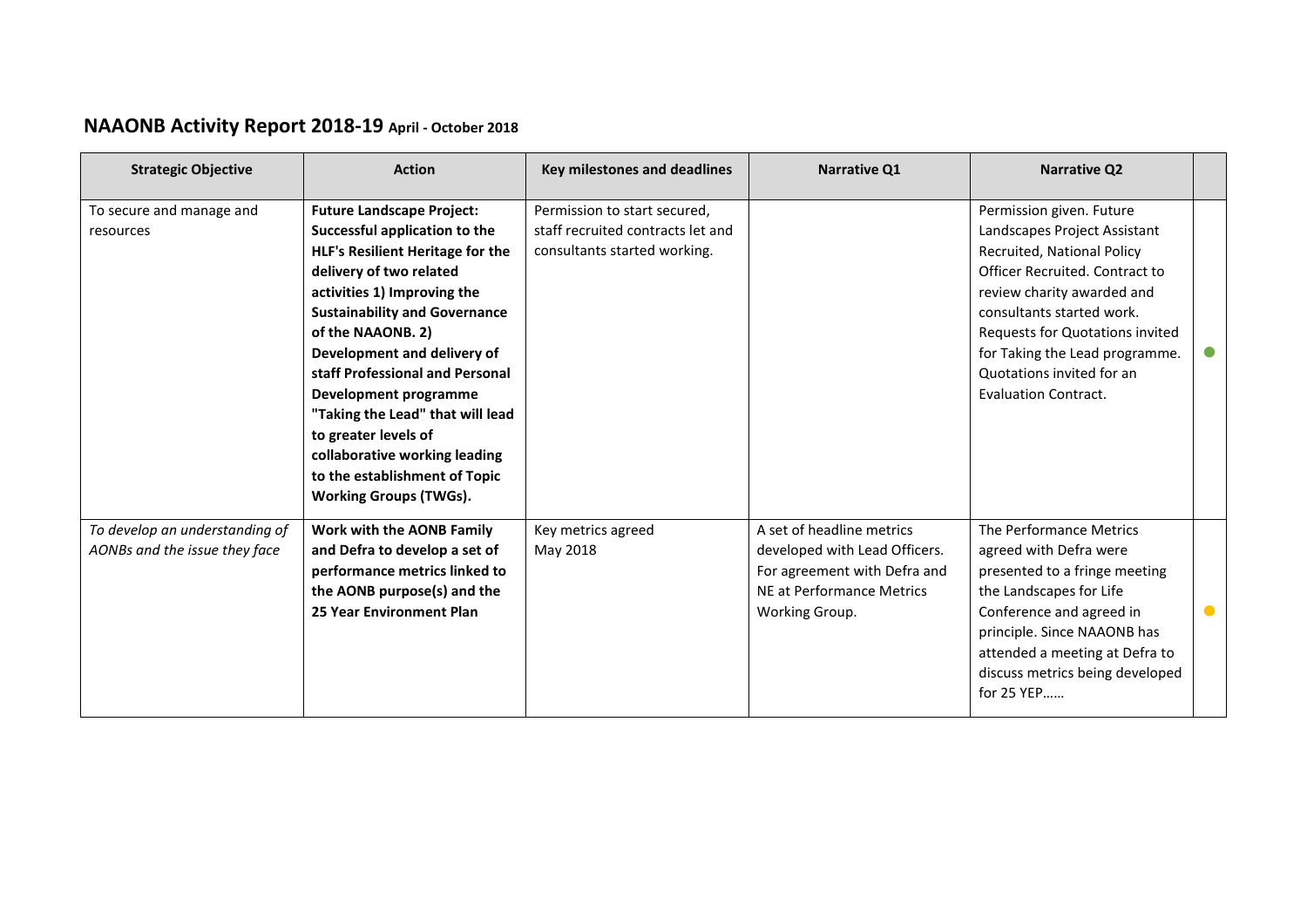| <b>Strategic Objective</b>                                      | <b>Action</b>                                                                                                                                                                                                           | <b>Key milestones and deadlines</b>                                                | <b>Narrative Q1</b>                                                                                                                    | <b>Narrative Q2</b>                                                                                                                                       |  |
|-----------------------------------------------------------------|-------------------------------------------------------------------------------------------------------------------------------------------------------------------------------------------------------------------------|------------------------------------------------------------------------------------|----------------------------------------------------------------------------------------------------------------------------------------|-----------------------------------------------------------------------------------------------------------------------------------------------------------|--|
| To develop an understanding of<br>AONBs and the issue they face | Website development and<br>information management                                                                                                                                                                       | Case studies of exemplary work<br>collated and presented on<br>website<br>May 2018 | Case studies requested and<br>uploaded under KPI themes as<br>received. See<br>www.landscapesforlife.org.uk/a<br>bout-aonbs/aonb-work/ | Case studies added to feed into<br>Review of England's Designated<br>Landscapes. Integration of<br>website and collaboration<br>platform being considered |  |
| To develop an understanding of<br>AONBs and the issue they face | Website development and<br>information management                                                                                                                                                                       | Website technical development<br>planned and implemented<br><b>July 2018</b>       | WordPress training undergone<br>by JS and AC in April 2018.<br>Website development<br>underway.                                        |                                                                                                                                                           |  |
| To secure and manage and<br>resources                           | Provide an annual report for<br>Defra, based on key metrics,<br>showcasing positive outcomes<br>from AONB Partnership and<br><b>Conservation Board work</b>                                                             | Annual Report produced March<br>annually                                           |                                                                                                                                        | Call for information from AONB<br>Family made                                                                                                             |  |
| To develop an understanding of<br>AONBs and the issue they face | Instigate regular meetings with<br><b>Ministers, Cabinet Secretaries,</b><br>and civil servants to highlight<br>the value of the AONB<br>designation, AONB<br>partnerships and Conservation<br><b>Boards to society</b> | See advocacy action plans<br>As required                                           |                                                                                                                                        | Close working with civil servants<br>on post Brexit agri environment,<br>landscape management and<br>planning, and nature recovery.                       |  |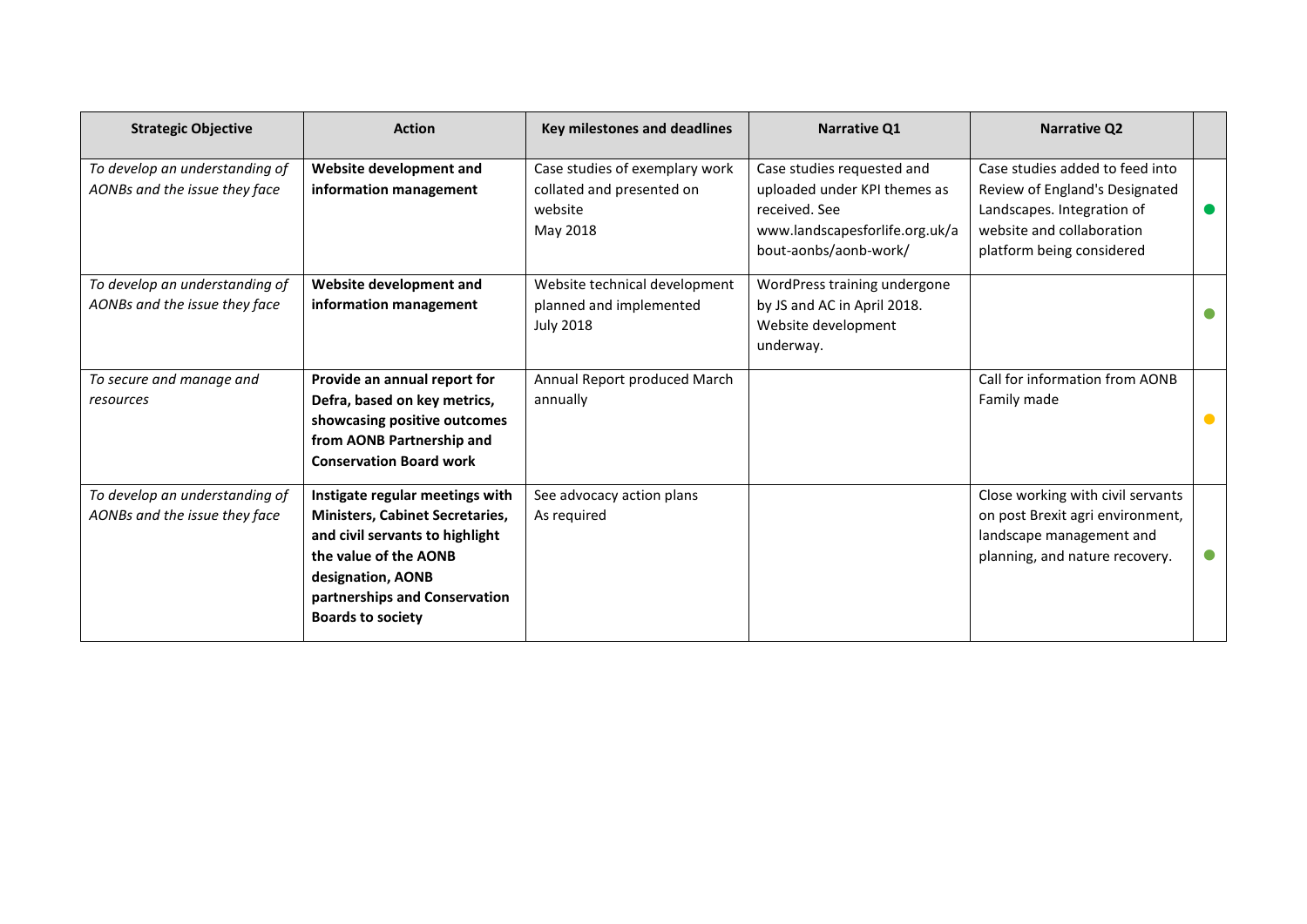| <b>Strategic Objective</b>                                            | <b>Action</b>                                                                                                                                                        | <b>Key milestones and deadlines</b>                                                     | <b>Narrative Q1</b>                                                                                                                                                                                                                                                                                                                                                                                                                                       | <b>Narrative Q2</b>                                                                                                                                                                                                                                                                                                                                                                                              |           |
|-----------------------------------------------------------------------|----------------------------------------------------------------------------------------------------------------------------------------------------------------------|-----------------------------------------------------------------------------------------|-----------------------------------------------------------------------------------------------------------------------------------------------------------------------------------------------------------------------------------------------------------------------------------------------------------------------------------------------------------------------------------------------------------------------------------------------------------|------------------------------------------------------------------------------------------------------------------------------------------------------------------------------------------------------------------------------------------------------------------------------------------------------------------------------------------------------------------------------------------------------------------|-----------|
| To support policies for<br>conserving and enhancing<br>natural beauty | <b>Respond to government</b><br>consultations, drawing on the<br>evidence and experience of the<br><b>NAAONB and across the AONB</b><br>Family                       | Consultation responses agreed,<br>submitted and uploaded to L4L<br>website as required. | <b>Draft NPPF Consultation</b><br>authored by CCB Planning<br>Officer, John Mills with<br>assistance from other Planning<br>Officers, Howard Davies and Jill<br>Smith. Submitted 10th May. See<br>http://www.landscapesforlife.or<br>g.uk/wp-<br>content/uploads/2018/05/NAA<br>ONB-Response-to-MHCLG-<br>Consultation-on-the-NPPF-<br>Review.pdf Supported Wildlife<br>and Countryside Link's response<br>to Defra's Health and Harmony<br>consultation. | NPPF and ELMs responses.<br>Intense activity around the<br>review of AONBs and NPs in<br>England with multiple<br>touchpoints designed to<br>support a positive review of<br>AONBs. Continued close<br>engagement with Julian Glover<br>and his team. Input to high level<br>discussions on planning, net<br>gain, and the agriculture bill,<br>with briefings provided to AONB<br>Lead Officers as appropriate. |           |
| To support policies for<br>conserving and enhancing<br>natural beauty | <b>Explore options with Defra</b><br>around an AONB offer for<br>place-based agri-environment<br>delivery post-Brexit                                                | Iterative development complete<br>- final offer submitted to<br>Minister<br>April 2018  | Continued discussion with Defra<br>on desired form and timing of<br>offer. Revised timetable for<br>submission to coincide with<br>June Tripartite meeting                                                                                                                                                                                                                                                                                                | NAAONB represented on Defra's<br>Test and Trials sub-group.<br>Regular reporting to the AONB<br>Family                                                                                                                                                                                                                                                                                                           | $\bullet$ |
| To support policies for<br>conserving and enhancing<br>natural beauty | Provide guidance on<br>management plan content to<br><b>AONB partnerships in England</b><br>to reflect changed need<br>associated with agri-<br>environment delivery | Presentation at regional<br>meetings x3<br><b>June 2018</b>                             | Emerging needs discussed with<br>AONB staff at LO meeting.<br>Action yet to be programed.                                                                                                                                                                                                                                                                                                                                                                 | Timing has triggered a refocus<br>on presenting existing<br>information in a more accessible<br>way through updating website<br>and collaboration platform                                                                                                                                                                                                                                                       |           |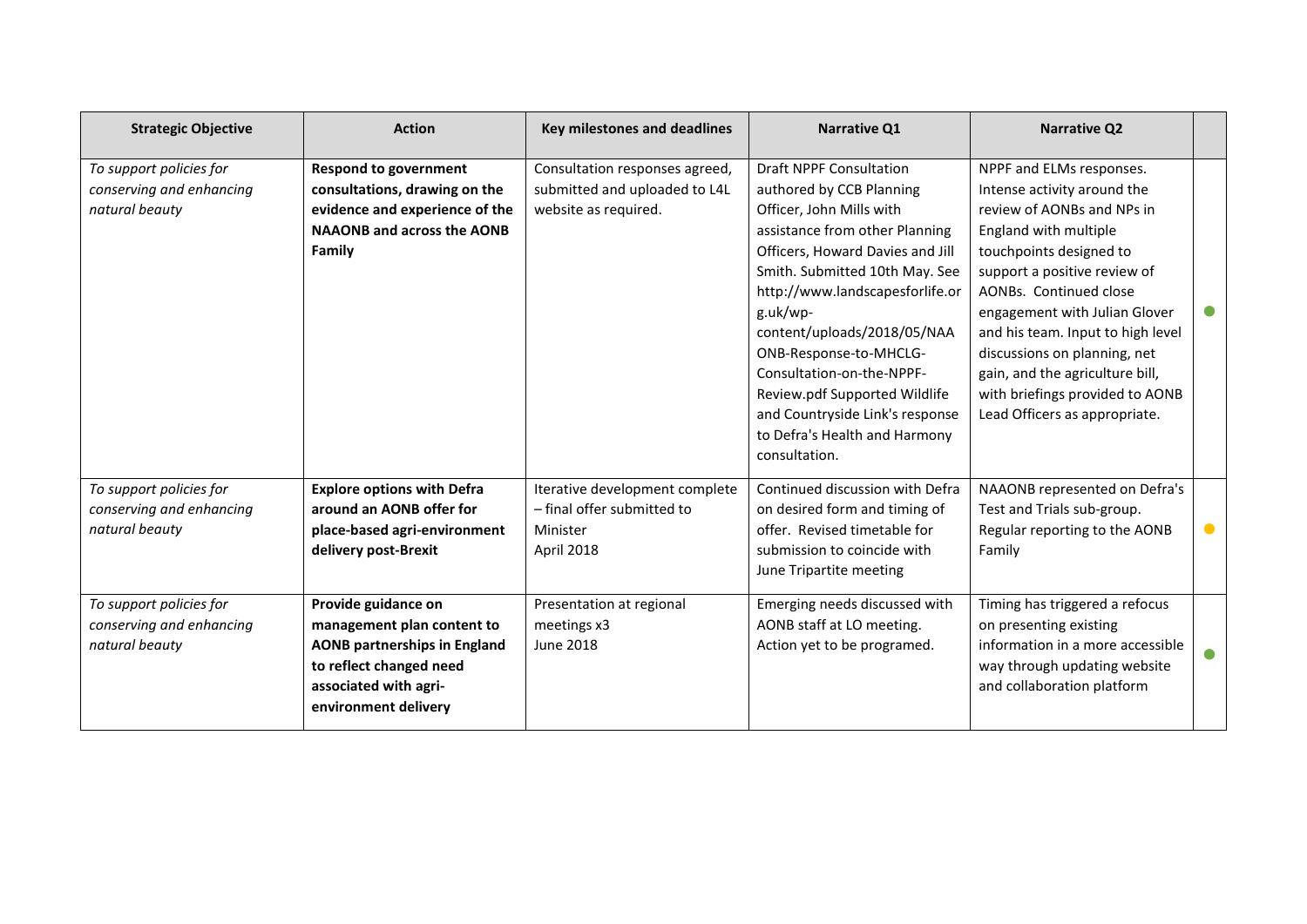| <b>Strategic Objective</b>                                      | <b>Action</b>                                                                                                                  | Key milestones and deadlines                                   | Narrative Q1                                                                              | <b>Narrative Q2</b>                                                                                                                                                                                         |           |
|-----------------------------------------------------------------|--------------------------------------------------------------------------------------------------------------------------------|----------------------------------------------------------------|-------------------------------------------------------------------------------------------|-------------------------------------------------------------------------------------------------------------------------------------------------------------------------------------------------------------|-----------|
| To develop an understanding of<br>AONBs and the issue they face | <b>Produce an Advocacy Strategy</b><br>for England and Wales                                                                   | Strategy in place<br>October 2018                              |                                                                                           | Advocacy Strategy for England's<br>Review of Designated<br>Landscapes produced and<br>tested with LOs on 27th<br>September.                                                                                 |           |
| To develop an understanding of<br>AONBs and the issue they face | Produce and lead on the<br>delivery of communication<br>action plans for England and<br><b>Wales</b>                           | Action plans in place<br>October 2018                          |                                                                                           | <b>Communication Action Plan</b><br>framework relating to above<br>strategy produced and tested<br>with LOs on 27th September                                                                               |           |
| To develop an understanding of<br>AONBs and the issue they face | Lead on the delivery of an<br><b>AONB communications action</b><br>plan, linked to the advocacy<br>plans for England and Wales | Ongoing                                                        | Ongoing.                                                                                  | Landscapes for Life Conference<br>2018, Outstanding Week, ELMs<br>offer, Acknowledgement of 1st<br>reading of Agriculture Bill,<br>Briefing for 2nd reading of<br>Agriculture Bill, NAAONB Annual<br>Report |           |
| To secure and manage and<br>resources                           | Keep under review the<br>Defra/NE/NAAONB tripartite<br>agreement                                                               | Review actions<br>Annually                                     | Close working relations with the<br>Defra team continue. Formal<br>meeting held June      | Tripartite meeting with Defra,<br><b>Natural England and National</b><br>Parks England to consider 25<br>YEP delivery and metrics.                                                                          | $\bullet$ |
| To secure and manage and<br>resources                           | High level meetings with<br><b>Natural Resources Wales on</b><br>achieving shared objectives                                   | Bilateral meeting with Chair and<br>CEO of NRW<br>Oct annually | Regular engagement with NRW<br>CEO, ET and Board. NRW CEO<br>invited to speak at #L4L2018 |                                                                                                                                                                                                             |           |
| To secure and manage and<br>resources                           | High level meetings with<br><b>Natural England on achieving</b><br>shared objectives                                           | Bilateral meeting with Chair and<br>CEO of NE<br>Oct annually  |                                                                                           |                                                                                                                                                                                                             |           |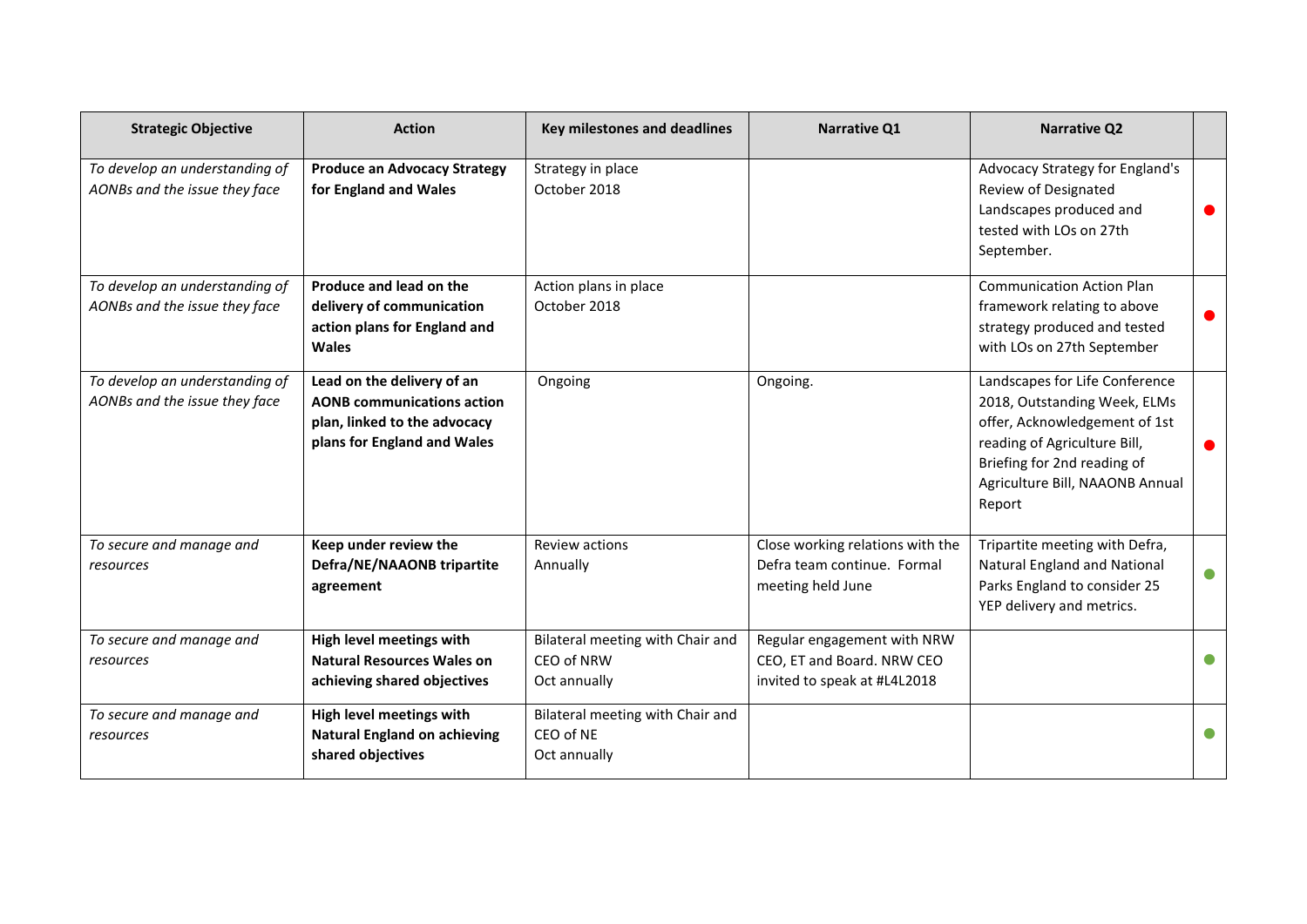| <b>Strategic Objective</b>                                            | <b>Action</b>                                                                                                                                                                                                                                                                                | <b>Key milestones and deadlines</b>                                                                                    | Narrative Q1                                                                                           | <b>Narrative Q2</b> |           |
|-----------------------------------------------------------------------|----------------------------------------------------------------------------------------------------------------------------------------------------------------------------------------------------------------------------------------------------------------------------------------------|------------------------------------------------------------------------------------------------------------------------|--------------------------------------------------------------------------------------------------------|---------------------|-----------|
| To secure and manage and<br>resources                                 | Build on existing dialogue and<br>continue to grow trust and<br>support by liaison/direct contact<br>with national bodies. Represent<br>the AONB Family in discussions<br>around the Framework for<br><b>Monitoring Environmental</b><br><b>Outcomes in Protected</b><br>Landscapes (FMEOPL) | Provide input on behalf of the<br><b>AONB Family to Natural</b><br>England's landscape advisory<br>group<br>Biannually | Recent Conference Call<br>informed partners that NE are<br>planning to wind up the MEOPL<br>programme. |                     | $\bullet$ |
| To support policies for<br>conserving and enhancing<br>natural beauty | <b>Evaluate and review/refresh</b><br>national accords with other<br><b>bodies</b>                                                                                                                                                                                                           | The Wildlife Trusts<br>Biennially                                                                                      |                                                                                                        |                     |           |
| To support policies for<br>conserving and enhancing<br>natural beauty | <b>Evaluate and review/refresh</b><br>national accords with other<br><b>bodies</b>                                                                                                                                                                                                           | <b>National Parks England</b><br>Biennially                                                                            |                                                                                                        |                     | $\bullet$ |
| To support policies for<br>conserving and enhancing<br>natural beauty | <b>Evaluate and review/refresh</b><br>national accords with other<br>bodies                                                                                                                                                                                                                  | The Woodland Trust<br>Biennially                                                                                       |                                                                                                        |                     | $\bullet$ |
| To support policies for<br>conserving and enhancing<br>natural beauty | Evaluate and review/refresh<br>national accords with other<br>bodies                                                                                                                                                                                                                         | English Heritage<br>Biennially                                                                                         |                                                                                                        |                     | $\bullet$ |
| To support policies for<br>conserving and enhancing<br>natural beauty | <b>Evaluate and review/refresh</b><br>national accords with other<br>bodies                                                                                                                                                                                                                  | Visit England<br>Biennially                                                                                            |                                                                                                        |                     | $\bullet$ |
| To support policies for<br>conserving and enhancing<br>natural beauty | <b>Evaluate and review/refresh</b><br>national accords with other<br>bodies                                                                                                                                                                                                                  | The Landscape Institute<br>Biennially                                                                                  | MoU signed with the LI. Launch<br>event took place in Bangor 16th<br>April                             |                     | $\bullet$ |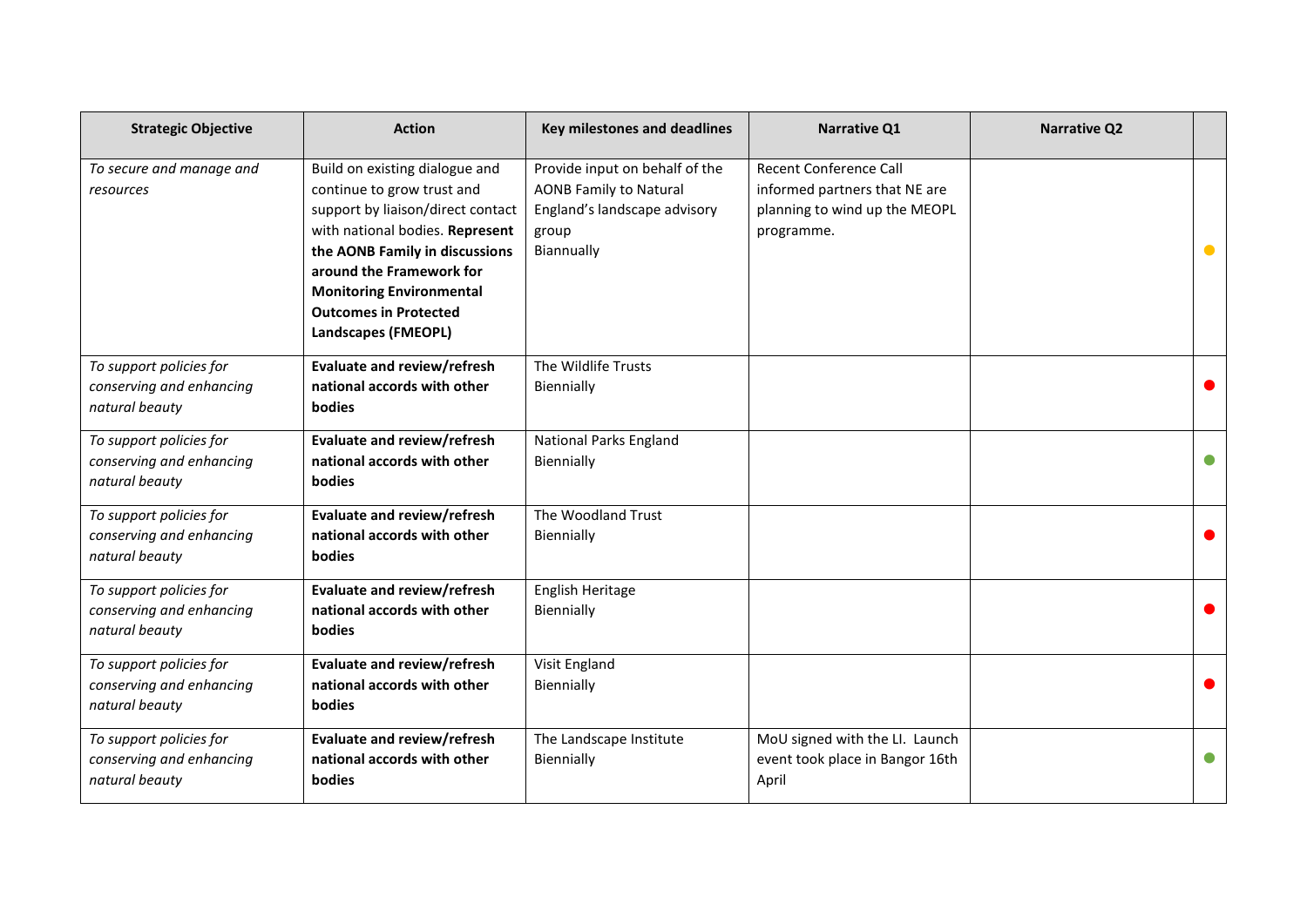| <b>Strategic Objective</b>                                            | <b>Action</b>                                                                                                                                                  | Key milestones and deadlines                                                            | <b>Narrative Q1</b>                                                                                                           | <b>Narrative Q2</b>                                                                                            |           |
|-----------------------------------------------------------------------|----------------------------------------------------------------------------------------------------------------------------------------------------------------|-----------------------------------------------------------------------------------------|-------------------------------------------------------------------------------------------------------------------------------|----------------------------------------------------------------------------------------------------------------|-----------|
| To secure and manage and<br>resources                                 | Evaluate and review/refresh<br>national accords with other<br><b>bodies</b>                                                                                    | University of Winchester<br>Biennially                                                  | Lecture to Geography<br>Undergraduates on AONB<br>issues.                                                                     |                                                                                                                |           |
| To secure and manage and<br>resources                                 | High level meetings with<br>government departments on<br>achieving shared objectives                                                                           | See advocacy action plans<br>Reported<br>Annually                                       | Regular meetings with Defra,<br>NE, Welsh Government and<br><b>NRW</b>                                                        | Meeting with Secretariat to the<br>Glover Review to discuss AONB<br>Advocacy.                                  | $\bullet$ |
| To support policies for<br>conserving and enhancing<br>natural beauty | <b>High level meetings with CPRE</b><br>on achieving shared objectives                                                                                         | 2 x meetings annually with the<br>CEO of CPRE<br>As required                            | Meeting held with Crispin<br>Truman, CEO of CPRE. 3 further<br>meetings scheduled.                                            |                                                                                                                |           |
| To support policies for<br>conserving and enhancing<br>natural beauty | High level meetings with CPRW<br>on achieving shared objectives                                                                                                | 2 x meetings annually with the<br>CEO of CPRW<br>As required                            | Meeting held with Crispin<br>Truman, CEO of CPRE. 3 further<br>meetings scheduled.                                            |                                                                                                                |           |
| To support policies for<br>conserving and enhancing<br>natural beauty | High level meetings with CNP<br>on achieving shared objectives                                                                                                 | 2 x meetings annually with the<br>CEO of CNP<br>As required                             |                                                                                                                               |                                                                                                                |           |
| To support policies for<br>conserving and enhancing<br>natural beauty | High level meetings with the<br>Landscape Institute to achieve<br>shared objectives and further<br>develop a learning pathway for<br>landscape professionals   | 2 x meetings annually with the<br>CEO of the LI<br>As required                          | Meeting held on landscape<br>policy issues with the LI on 16<br>April                                                         | Close working continues with<br>the LI. NAAONB and LI<br>managed reciprocal support at<br>national conferences | $\bullet$ |
| To support policies for<br>conserving and enhancing<br>natural beauty | <b>Actively engage with Wildlife</b><br>and Countryside Link to ensure<br>landscape and supporting data<br>is considered in all areas of<br>policy development | 2 x meetings annually<br>Engagement with policy groups<br>as appropriate<br>As required | Working with WCL to help them<br>represent the Landscape, Access<br>and Connecting with People<br>interests more effectively. | AONB copy produced for LINK<br>use in responses and briefings.<br>Contribution to                              | $\bullet$ |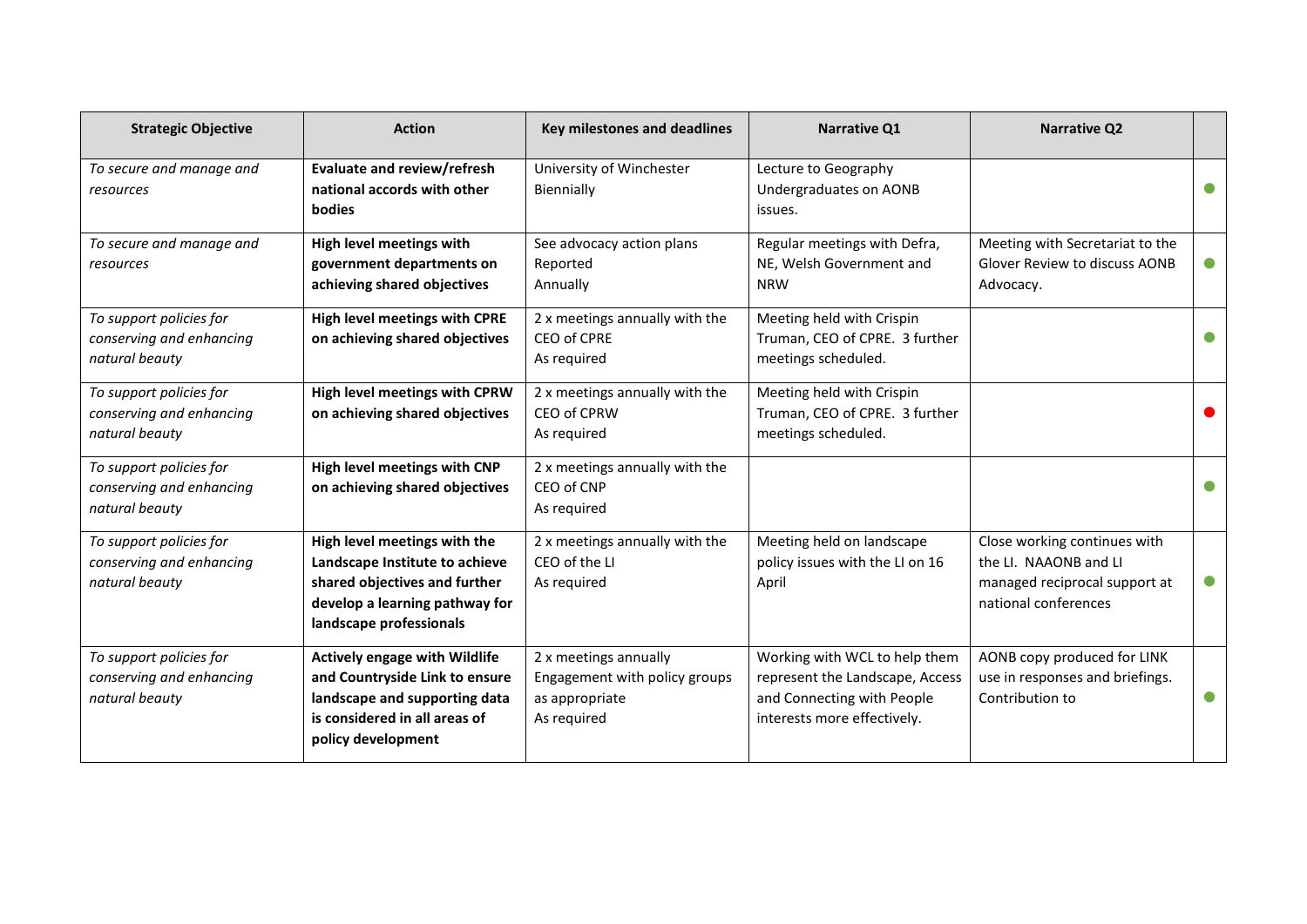| <b>Strategic Objective</b>                                                                                       | <b>Action</b>                                                                                                                                                                      | <b>Key milestones and deadlines</b>                 | <b>Narrative Q1</b>                                                                                                                            | <b>Narrative Q2</b>                                                                                                                                                                       |  |
|------------------------------------------------------------------------------------------------------------------|------------------------------------------------------------------------------------------------------------------------------------------------------------------------------------|-----------------------------------------------------|------------------------------------------------------------------------------------------------------------------------------------------------|-------------------------------------------------------------------------------------------------------------------------------------------------------------------------------------------|--|
| To support policies for<br>conserving and enhancing<br>natural beauty                                            | Support to individual members<br>on technical, policy, and<br>advocacy matters. Determined<br>by the membership, as and<br>when required                                           | As required                                         | Technical advice provided to<br>internal and external partners<br>on definitions and<br>interpretations related to the<br>AONB purpose.        |                                                                                                                                                                                           |  |
| To improve the way in which<br><b>AONB Partnerships,</b><br>Conservation Boards, and the<br>NAAONB work together | Support sub-UK groupings of<br>designated landscape staff with<br>national intelligence and insight.<br>Attend meetings in the South<br>West, South, North, and in<br><b>Wales</b> | 4 x meetings<br>Annually                            | SEEPL - April 2018 - RC<br>Northern Group - May 2018 - JS                                                                                      | Northern Group Meeting - Oct<br>2018                                                                                                                                                      |  |
| To improve the way in which<br><b>AONB Partnerships,</b><br>Conservation Boards, and the<br>NAAONB work together | Support and advise the national<br>planning sub-group. Attend<br>meetings as and when<br>appropriate                                                                               | 2 x meetings<br>Annually                            |                                                                                                                                                |                                                                                                                                                                                           |  |
| To improve the way in which<br><b>AONB Partnerships,</b><br>Conservation Boards, and the<br>NAAONB work together | <b>Improve Basecamp and its use</b>                                                                                                                                                | Assess Basecamp use and<br>efficacy<br>April 2018   | Due to urgency of GDPR<br>Basecamp review postponed,<br>now planned to commence in<br><b>June 2018</b>                                         | Meeting planned for September<br>2018 with web-developer<br>offering to design a bespoke<br>replacement.                                                                                  |  |
| To improve the way in which<br><b>AONB Partnerships,</b><br>Conservation Boards, and the<br>NAAONB work together | <b>Improve Basecamp and its use</b>                                                                                                                                                | Make recommendations for<br>improvement<br>May 2018 | Basecamp GDPR notices posted<br>to Basecamp. Planning of<br>internal practices for new users<br>is underway and NAAONB staff<br>to be trained. | Small improvements made to<br>make Basecamp GDPR<br>compliant. Basecamp 2 trialled<br>and found to be unsuitable.<br>Recent positive meeting with<br>web-developer requires follow<br>up. |  |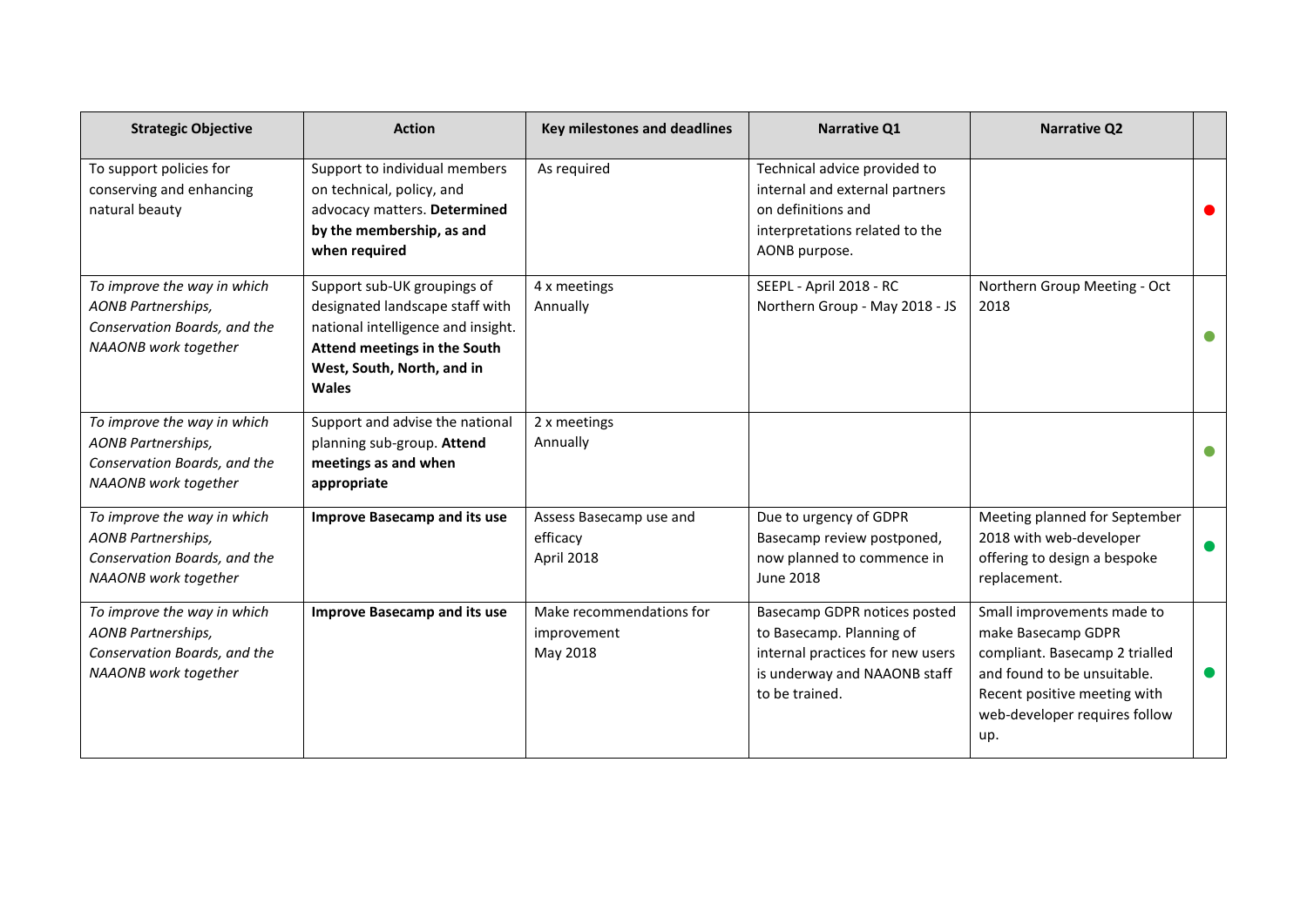| <b>Strategic Objective</b>                                                                                       | <b>Action</b>                                                                                                                                                                                     | <b>Key milestones and deadlines</b>           | <b>Narrative Q1</b>                                                                                                            | <b>Narrative Q2</b>                                                                                                                                                        |           |
|------------------------------------------------------------------------------------------------------------------|---------------------------------------------------------------------------------------------------------------------------------------------------------------------------------------------------|-----------------------------------------------|--------------------------------------------------------------------------------------------------------------------------------|----------------------------------------------------------------------------------------------------------------------------------------------------------------------------|-----------|
| To improve the way in which<br><b>AONB Partnerships,</b><br>Conservation Boards, and the<br>NAAONB work together | <b>Improve Basecamp and its use</b>                                                                                                                                                               | Implement recommendations<br><b>July 2018</b> | Basecamp review planned to<br>commence in June 2018                                                                            | Small improvements have been<br>made to make Basecamp GDPR<br>compliant. Work ongoing to<br>find a suitable replacement<br>forum. Ongoing discussions<br>with web designer | $\bullet$ |
| To develop an understanding of<br>AONBs and the issue they face                                                  | Organise national events to<br>explore issues relating to<br>designated landscapes                                                                                                                | <b>National Conference</b><br>July annually   | Landscapes for Life Conference<br>2018 (#L4L2018) launched in<br>mid-May. Further information<br>can be found in agenda paper. | Complete. See<br>www.landscapesforlife.org.uk/e<br>ventreport category/conferenc<br>$e-2018/$                                                                              | $\bullet$ |
| To develop an understanding of<br>AONBs and the issue they face                                                  | Organise national events to<br>explore issues relating to<br>designated landscapes                                                                                                                | Chairman's meeting<br>Nov annually            | Venue booked for 29/11/2018                                                                                                    | <b>Chairmen's Conference</b><br>programme designed, and<br>speakers invited. See agenda<br>item for more info.                                                             | $\bullet$ |
| To develop an understanding of<br>AONBs and the issue they face                                                  | Organise national events to<br>explore issues relating to<br>designated landscapes                                                                                                                | Lead Officers' meeting<br>Feb annually        |                                                                                                                                | Lead Officers' meeting to<br>discuss AONB Family response<br>to Review of Designated<br>Landscapes - Sept 2018                                                             | $\bullet$ |
| To secure and manage and<br>resources                                                                            | Further develop our relationship<br>with the sustainability unit of<br>NHS England. Develop a joint<br>bid for funding around<br>promoting the value of natural<br>beauty to health and wellbeing | Bid agreed and submitted<br>September 2018    | Working with University of<br>Winchester and Plymouth on<br>"Significant Spaces" bid to the<br>Research Councils.              |                                                                                                                                                                            |           |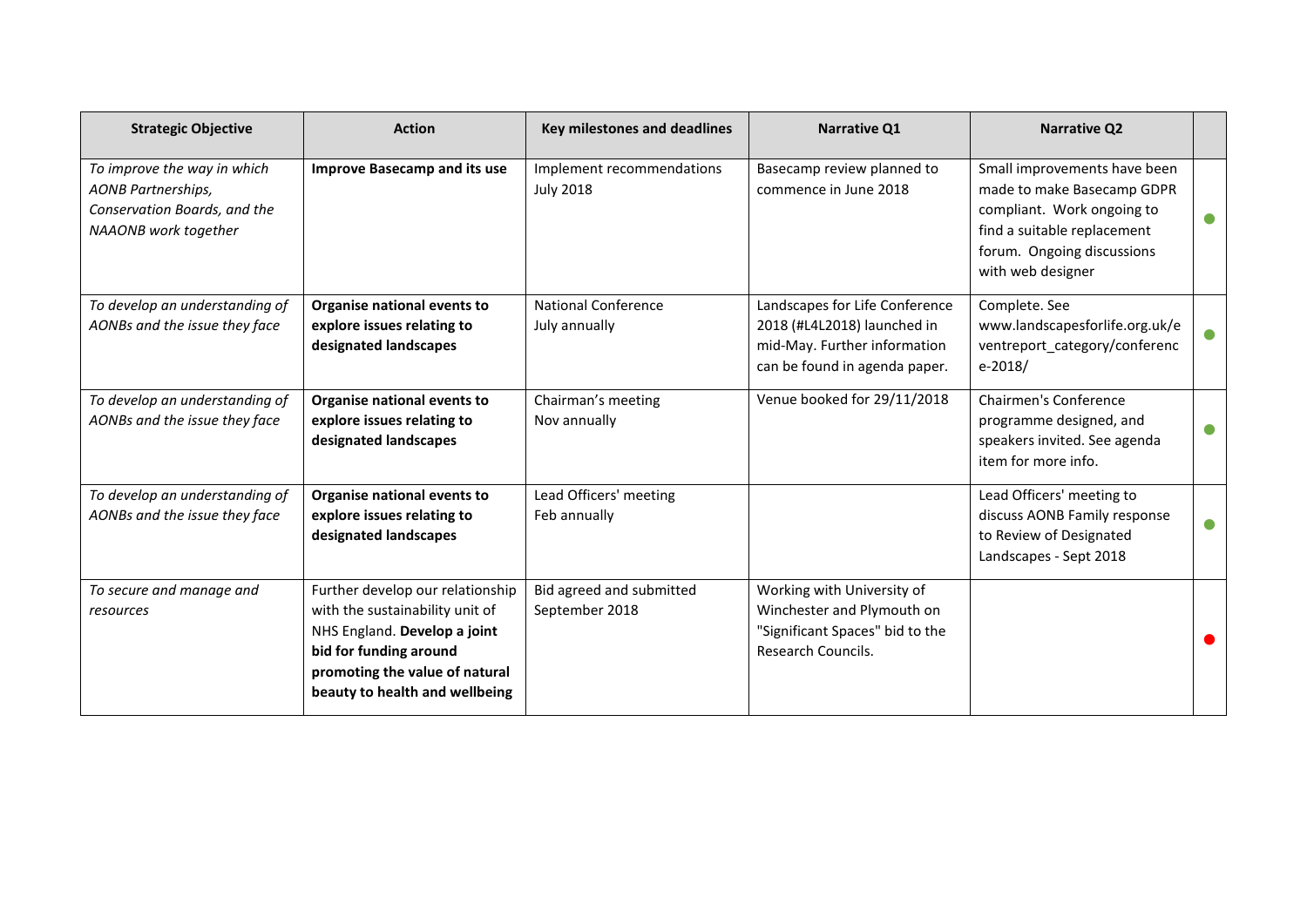| <b>Strategic Objective</b>                                                                                       | <b>Action</b>                                                                                    | Key milestones and deadlines                                                                                                       | Narrative Q1                                                                                                                                                                                                  | <b>Narrative Q2</b>                                                                                                                                                                  |           |
|------------------------------------------------------------------------------------------------------------------|--------------------------------------------------------------------------------------------------|------------------------------------------------------------------------------------------------------------------------------------|---------------------------------------------------------------------------------------------------------------------------------------------------------------------------------------------------------------|--------------------------------------------------------------------------------------------------------------------------------------------------------------------------------------|-----------|
| To secure and manage and<br>resources                                                                            | <b>Refresh Corporate Relationship</b><br>programme                                               | Clear productive relationships<br>developed with two strategic<br>corporate partners<br>May 2020                                   | Ongoing work with Nearly Wild<br>Exploration to produce an<br>online tool to promote what<br>AONBs have to offer to the<br>"unsure and reticent" traveller<br>for launch at #L4L2018 and<br>Countryfile Live. | www.nearlywild.org launched.<br>Presentation by Steve Evison,<br>Nearly Wild at L4L2018.<br>NAAONB staff team attendance<br>at Countryfile Live, Blenheim<br>Palace to help promote. | $\bullet$ |
| To develop an understanding of<br>AONBs and the issue they face                                                  | <b>Maintain links with Defra LEP</b><br>round table                                              | 3 x meetings annually<br>Mar annually                                                                                              |                                                                                                                                                                                                               |                                                                                                                                                                                      |           |
| To support policies for<br>conserving and enhancing<br>natural beauty                                            | <b>Participate in National Park</b><br><b>Authorities conference</b>                             | 1 x Conference<br>Biennially                                                                                                       |                                                                                                                                                                                                               |                                                                                                                                                                                      |           |
| To support policies for<br>conserving and enhancing<br>natural beauty                                            | Instigate regular meetings with<br><b>National Parks England</b>                                 | 2 x meetings<br>Annually                                                                                                           | Chair level bilateral held with<br>NPE 20th April                                                                                                                                                             |                                                                                                                                                                                      |           |
| To support policies for<br>conserving and enhancing<br>natural beauty                                            | Participate in Welsh Members'<br>seminar                                                         | 1 x seminar<br>Annually                                                                                                            |                                                                                                                                                                                                               |                                                                                                                                                                                      |           |
| To improve the way in which<br><b>AONB Partnerships,</b><br>Conservation Boards, and the<br>NAAONB work together | Provide input on behalf of the<br><b>AONB Family to the Future</b><br>Landscapes Wales programme | Regular input to meetings<br>As required                                                                                           | NRW grant application declined.<br>WG funding secured to progress<br>some of this work through<br>National Parks Wales.                                                                                       |                                                                                                                                                                                      |           |
| To support policies for<br>conserving and enhancing<br>natural beauty                                            | Provide input on behalf of the<br><b>AONB Family to the Future</b><br>Landscapes Wales programme | Explore options around a<br>designated landscape offer for<br>place-based agri-environment<br>delivery post-Brexit<br>October 2018 | NRW grant application declined.<br>WG funding secured to progress<br>this element of work through<br>National Parks Wales.                                                                                    | Workshop held with AONBs,<br>NPs, WTs and NRW to develop a<br>programme nature conservation<br>delivery across Wales.                                                                |           |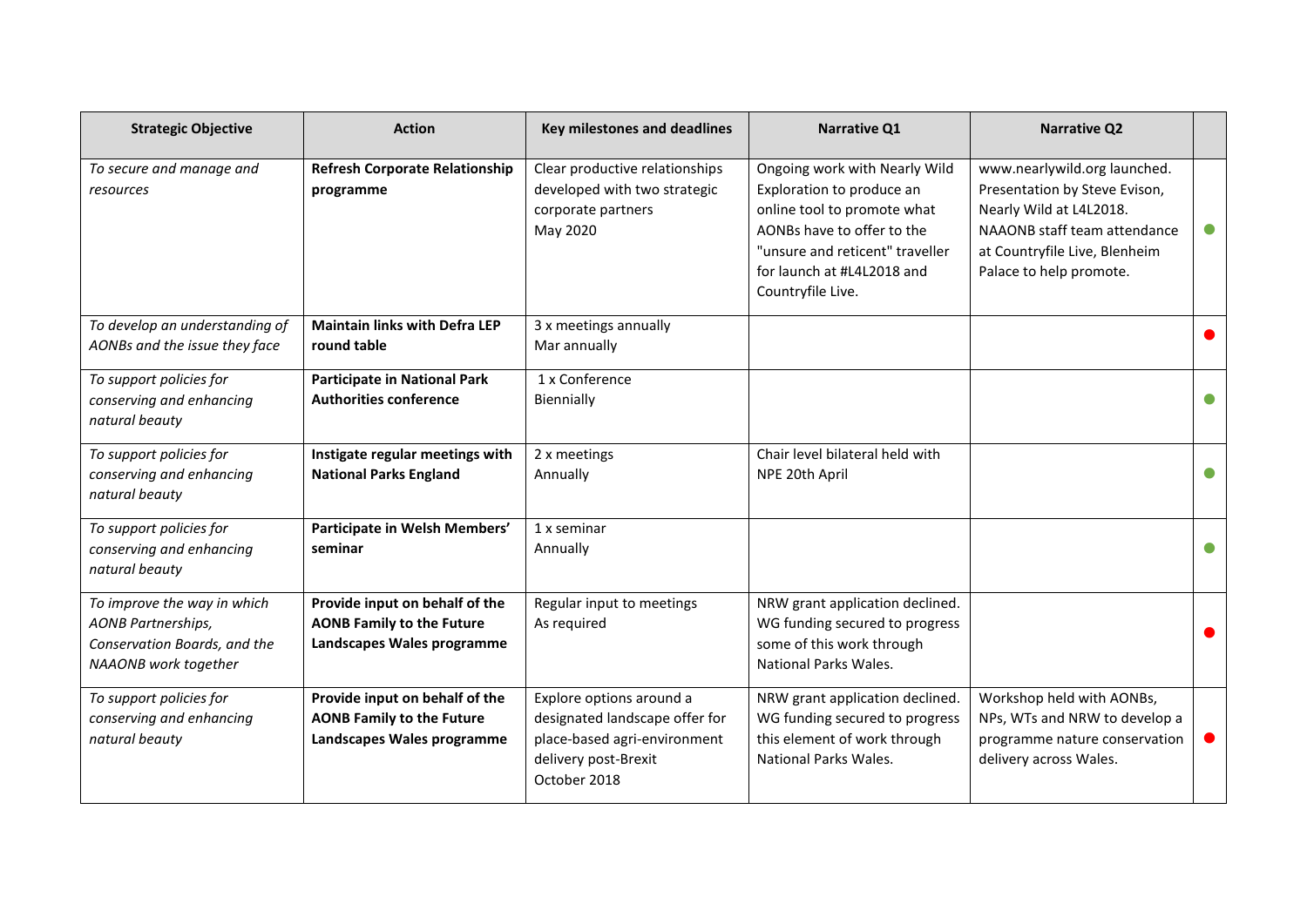| <b>Strategic Objective</b>                                            | <b>Action</b>                                                                                                                     | <b>Key milestones and deadlines</b>                                                                                                                    | <b>Narrative Q1</b>                                                                                                                                                                                                                                                                                                                                                    | <b>Narrative Q2</b>                                                                                                                                                     |           |
|-----------------------------------------------------------------------|-----------------------------------------------------------------------------------------------------------------------------------|--------------------------------------------------------------------------------------------------------------------------------------------------------|------------------------------------------------------------------------------------------------------------------------------------------------------------------------------------------------------------------------------------------------------------------------------------------------------------------------------------------------------------------------|-------------------------------------------------------------------------------------------------------------------------------------------------------------------------|-----------|
| To support policies for<br>conserving and enhancing<br>natural beauty | Provide input on behalf of the<br><b>AONB Family to the Future</b><br>Landscapes Wales programme                                  | Provide guidance on<br>management plan content to<br>AONB partnerships in Wales to<br>reflect changed need associated<br>with the above December 2018  | NRW grant application declined.<br>This area of work will not now<br>go ahead.                                                                                                                                                                                                                                                                                         |                                                                                                                                                                         |           |
| To support policies for<br>conserving and enhancing<br>natural beauty | Provide input on behalf of the<br><b>AONB Family to the Future</b><br>Landscapes Wales programme                                  | Develop the principle of a hub<br>approach to working beyond<br>boundaries- test and document<br>this in one non-designated<br>landscape December 2019 | NRW grant application declined.<br>This element of work will not go<br>ahead unless resourced. Fact<br>finding trip to 2 PNRs in France<br>undertaken with funding<br>provided by the Cambrian<br>Mountains Initiative and NRW.<br>Purpose of trip was to<br>investigate the applicability of<br>the PNR concept to currently<br>undesignated landscapes in the<br>UK. |                                                                                                                                                                         |           |
|                                                                       | Devise a resourcing strategy for<br>the NAAONB                                                                                    | Agree strategy<br>October 2018                                                                                                                         |                                                                                                                                                                                                                                                                                                                                                                        | Facilitated meeting held with<br>trustees on 5th September                                                                                                              | $\bullet$ |
| To secure and manage and<br>resources                                 | Proactive national funding bids<br>to charitable trust to build<br>further resilience within the<br><b>NAAONB and AONB Family</b> | Scope opportunities<br><b>June 2018</b>                                                                                                                | Bid to HLF submitted end of<br>March with a decision due end<br>of May.                                                                                                                                                                                                                                                                                                | Considered premature to<br>advance this in isolation. The<br>HLF supported work 'Building<br>Resilience and Securing Assets'<br>will set the framework for this<br>work | $\bullet$ |
| To secure and manage and<br>resources                                 | Proactive national funding bids<br>to charitable trust to build                                                                   | Develop 2 x bids<br>July 2018 and Jan 2019                                                                                                             | Bid to HLF see above. Research<br>into other potential funding<br>programmes undertaken.                                                                                                                                                                                                                                                                               | Considered premature to<br>advance this in isolation. The<br>HLF supported work 'Building<br>Resilience and Securing Assets'                                            | $\bullet$ |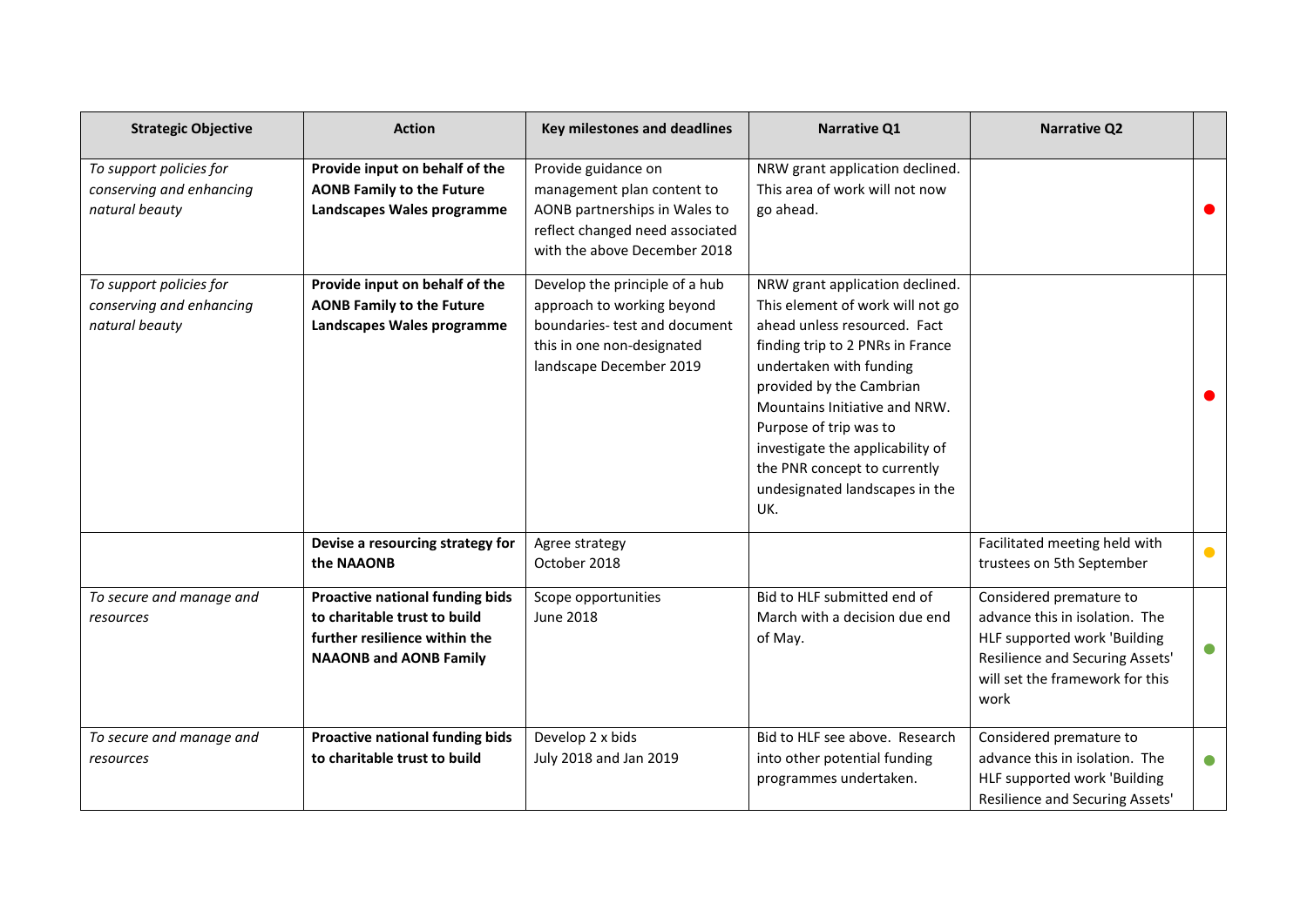| <b>Strategic Objective</b>            | <b>Action</b>                                                                                                                     | <b>Key milestones and deadlines</b>                          | Narrative Q1                | <b>Narrative Q2</b>                                                                                                                                                     |           |
|---------------------------------------|-----------------------------------------------------------------------------------------------------------------------------------|--------------------------------------------------------------|-----------------------------|-------------------------------------------------------------------------------------------------------------------------------------------------------------------------|-----------|
|                                       | further resilience within the<br><b>NAAONB and AONB Family</b>                                                                    |                                                              |                             | will set the framework for this<br>work                                                                                                                                 |           |
| To secure and manage and<br>resources | Proactive national funding bids<br>to charitable trust to build<br>further resilience within the<br><b>NAAONB and AONB Family</b> | Applications submitted<br>Aug 2018 and Feb 2019              |                             | Considered premature to<br>advance this in isolation. The<br>HLF supported work 'Building<br>Resilience and Securing Assets'<br>will set the framework for this<br>work |           |
| To secure and manage and<br>resources | <b>Maintain high level</b><br>relationships with the Heritage<br><b>Lottery Fund</b>                                              | Input to strategic planning<br>Annually                      |                             |                                                                                                                                                                         |           |
| To secure and manage and<br>resources | Foster relationships with other<br>trusts and funding bodies to<br>explore shared agendas                                         | High level meetings with<br>CEOs/trustees/chairs<br>Annually |                             |                                                                                                                                                                         | $\bullet$ |
| All                                   | <b>Organise and support Board</b><br>meetings                                                                                     | X 4 annually                                                 |                             | On-going                                                                                                                                                                | $\bullet$ |
| All                                   | <b>Organise and support AGM</b>                                                                                                   | Nov annually                                                 | Venue booked for 29/11/2018 | Venue booked for 29/11/2018                                                                                                                                             | $\bullet$ |
| All                                   | <b>Trustee induction and training</b>                                                                                             | April annually                                               |                             | This area of work is on hold until<br>the governance review has<br>reported                                                                                             | $\bullet$ |
| All                                   | <b>Trustee recruitment</b>                                                                                                        | July annually                                                |                             |                                                                                                                                                                         | $\bullet$ |
| All                                   | <b>Training and development</b><br>programme for staff agreed                                                                     | April annually                                               |                             |                                                                                                                                                                         | $\bullet$ |